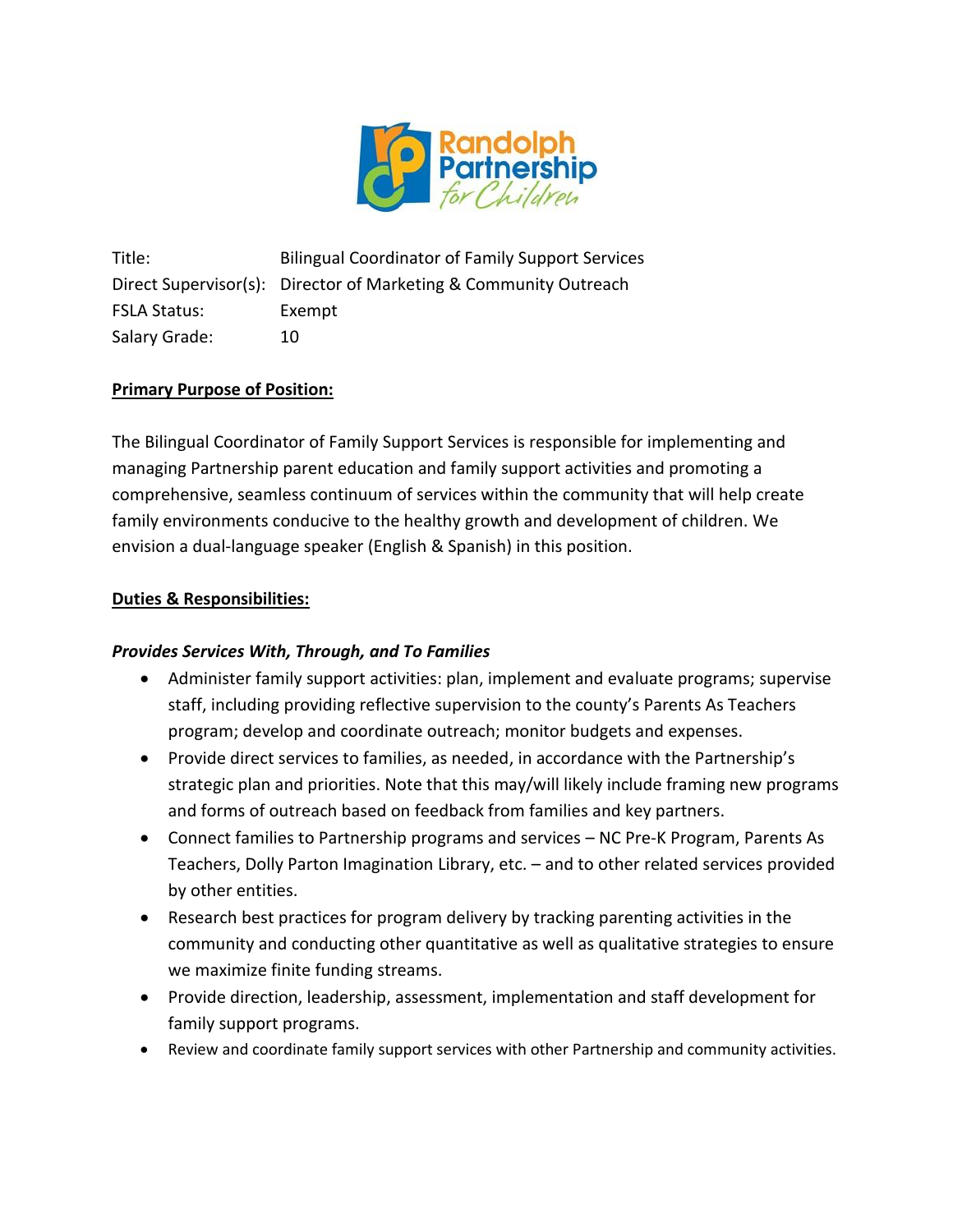## *Personnel Management/Coordination*

- Recruit, train and supervise family support staff and volunteers.
- Serve as primary liaison to Family Engagement & Leadership Coalition (FELC) by convening and facilitating meetings, writing and recording minutes/notes, following through on specific action items, closing communication loops, etc.
- Help coordinate communication/information so that volunteers and staff are informed about programs and can convey basic information as needed.
- Ensure compliance with all Partnership personnel policies and procedures.
- Facilitate reflective supervision of Parents As Teachers staff, and others as warranted, in accordance with model requirements.

# *Organizational & Fiscal Management*

- Work cooperatively with Partnership staff to frame and articulate the vision and mission of the Partnership as it relates to parents and families of children birth through 5 years of age.
- Provide oversight to family support activity budgets.
- Ensure proper expenditures of budgeted funds.
- Monitor paperwork and documentation kept on all family support expenditures to ensure accountability for Smart Start, NC DHHS, NC Pre-K and other funding sources.
- Fully comply with all fiscal policies and procedures.

# *Collaboration/Community Outreach*

- Participate in community or statewide initiatives, committees, and/or forums or ad hoc groups formed to focus on the needs of families of young children.
- Build and strengthen relationships with community organizations serving families of young children.
- Serve as a primary contact for and liaison with Randolph Public Library's Community Navigators.
- Serve as RPC's primary liaison to NCCARE360, the first statewide coordinated care network to electronically connect those with identified needs to community resources and allow for a feedback loop on the outcome of that connection.
- Broaden community awareness about the Partnership's parent education and family support services.
- Advocate on behalf of young children, their parents and families.
- Promote knowledge and usage of family support principles in the Partnership and other familyoriented organizations.
- Provide training to community groups and/or partnering agencies.

# *Marketing/Outreach*

- With staff, market and recruit families for Partnership services.
- Coordinate annual NC Pre-K recruitment process (child find activities)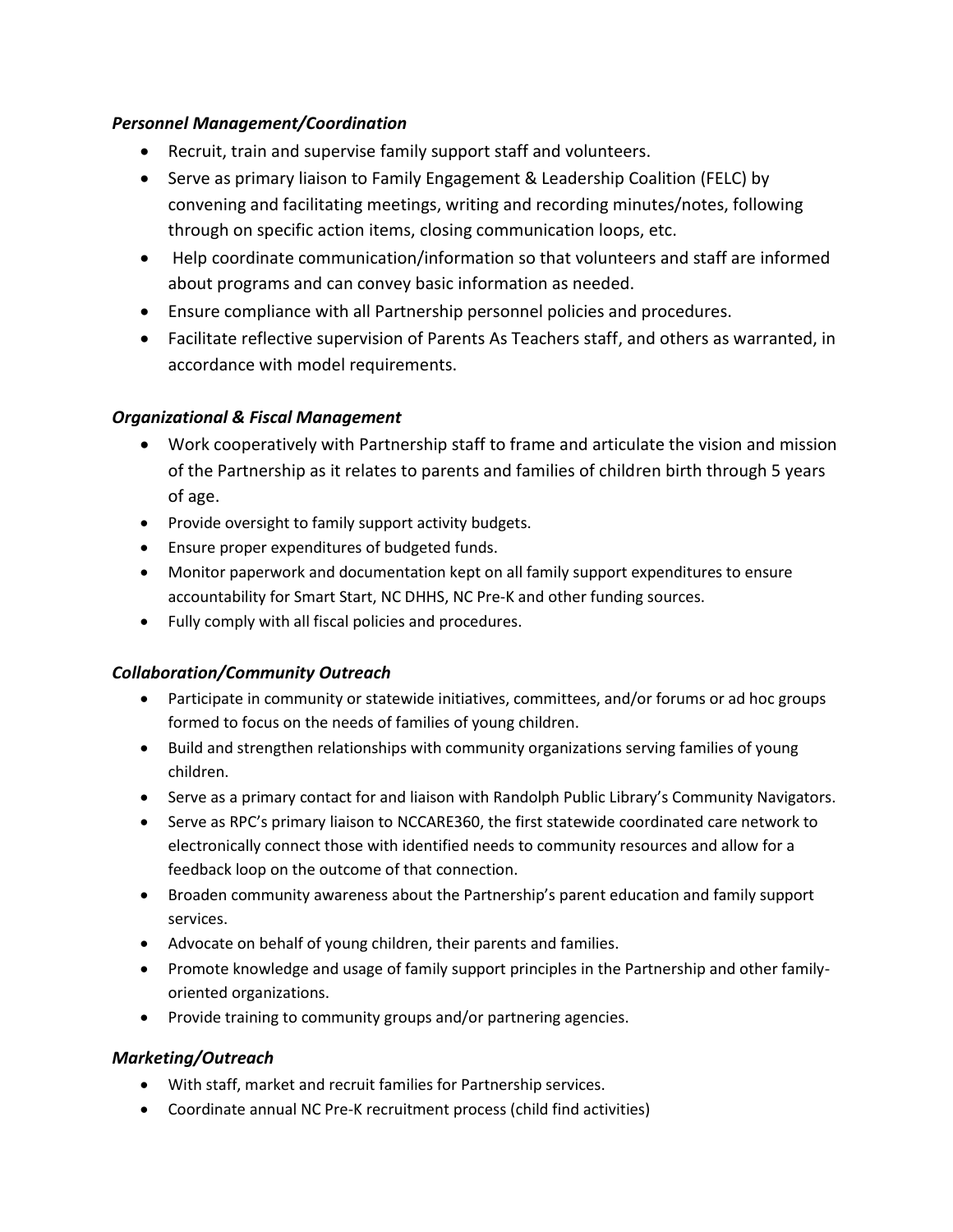### *Resource Development*

- Identify funding sources for parenting education and family support services and draft grant proposals as warranted.
- Participate in and support all Partnership fundraising efforts.

## *Evaluation*

- Work with the Program Evaluator to systematically collect and analyze information about activities, characteristics, and outcomes of family support activities to assist staff and Board of Directors with data regarding progress toward impacting countywide early childhood issues, progress toward addressing Partnership needs or target populations, and overall effectiveness of family support.
- Ensure regular data entry into computer databases.
- Complete required Partnership and program reports.

### *Other Duties as Assigned*

• Perform other duties as necessary to promote and foster the mission of the Randolph Partnership for Children.

### **Qualifications/Requirements:**

To perform this job successfully, an individual must be able to perform each essential duty satisfactorily and meet the requirements listed below.

- Dual-language speaker (English & Spanish)
- Knowledge of family support programs and family dynamics (3-5 years direct experience)
- 3-5 Years of Supervisory Experience
- Must pass a criminal background check.
- Must have reliable transportation and valid driver's license.
- Occasional evening, early morning, and/or weekend hours required.
- Some travel is required.

### **Education and/or Experience:**

Bachelor's degree in a field related to social work, human services, or child development from an accredited college or university and three (3) or more years' experience in supervision of staff and programs working with families, with an emphasis on program development, management, and evaluation. Equivalent combination of education and experience considered.

### **Knowledge, Mindsets, and Abilities:**

- Dual-language speaker: strong fluency in English & Spanish
- Must be able to connect with families, children, and coworkers with enthusiasm and professionalism.